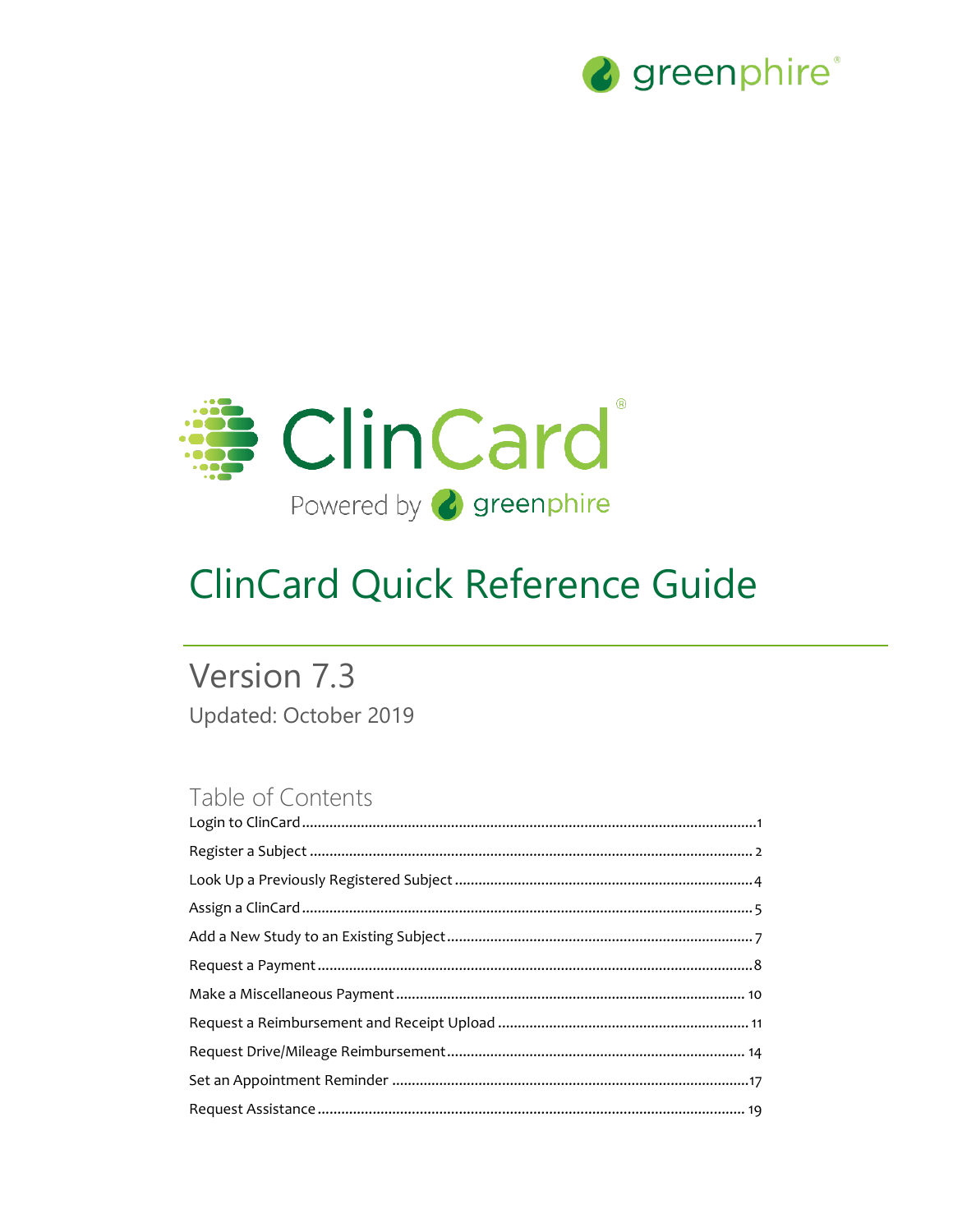

## <span id="page-1-0"></span>Login to ClinCard

- 1. Login to [www.clincard.com.](http://www.clincard.com/)
	- 2. Enter your username and password. \*Your login credentials are case sensitive.

|                                                          | <b>ClinCard</b>   |
|----------------------------------------------------------|-------------------|
| Username*                                                |                   |
| Password*                                                |                   |
| <b>LOGIN</b>                                             | Remember Username |
| Forgot your username/password?<br>Cardholder? Click Here |                   |

- 3. If you have difficulty logging i[n,](http://www.clincard.com/) click **Forgot your username/password?**. Enter your email address and click **Recover**.
	- a This will instantly send you an email with a link that allows you to reset your password.
	- b You can also call our site support team:
		- i Local United States/Canada: (215) 609.4378
		- ii United States Toll Free Number: (844) 847.0107

| below.                                  | To begin the process of recovering your password, please enter your email |  |
|-----------------------------------------|---------------------------------------------------------------------------|--|
| Email*                                  |                                                                           |  |
|                                         |                                                                           |  |
|                                         |                                                                           |  |
|                                         |                                                                           |  |
| protected by reCAPTCHA<br>Privacy Terms |                                                                           |  |
|                                         |                                                                           |  |
| <b>RECOVER</b>                          | <b>CANCEL</b>                                                             |  |

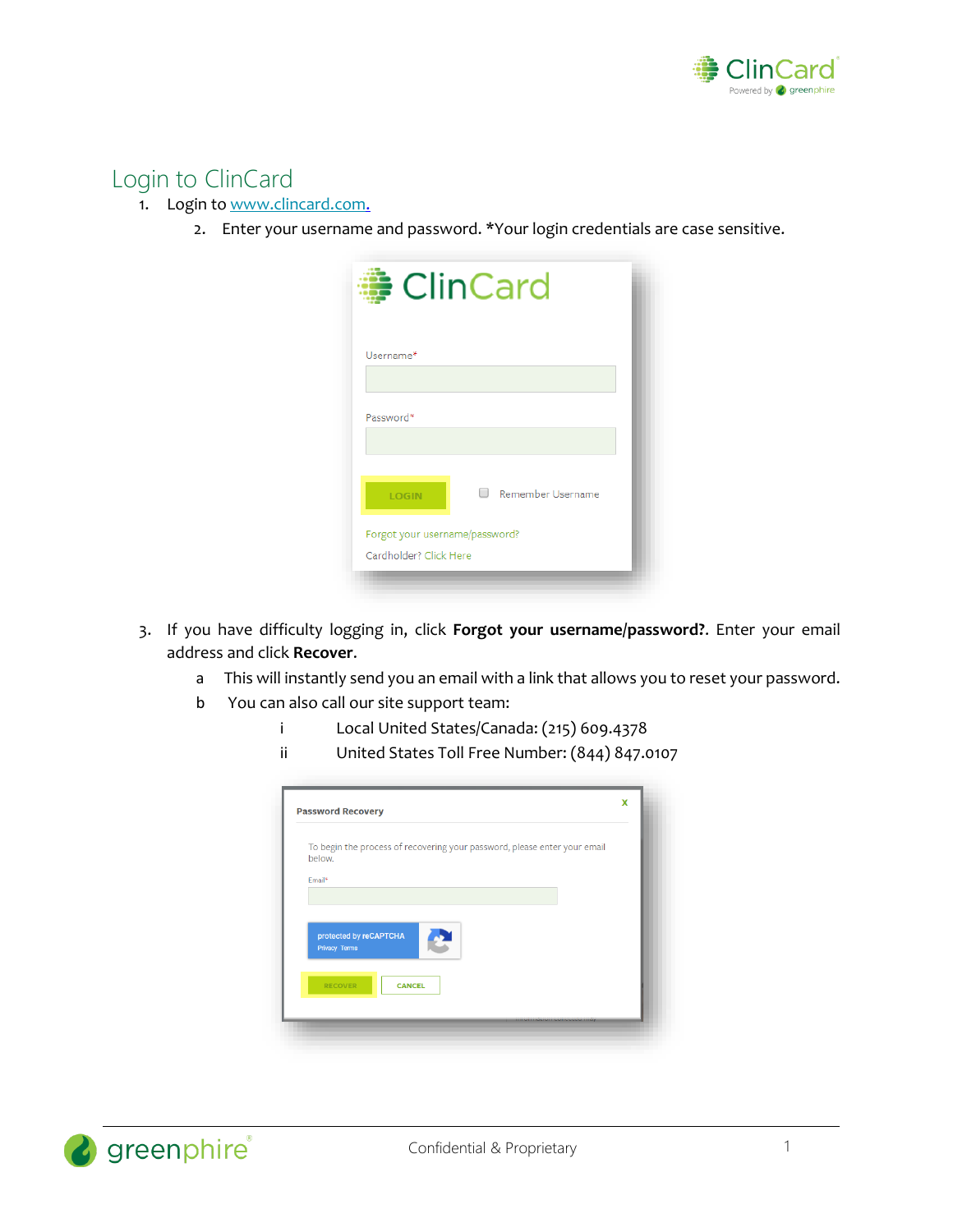

# <span id="page-2-0"></span>Register a Subject

- 1. Login t[o www.clincard.com.](http://www.clincard.com/)
- 2. Click the **Register Subject** tab.
- 3. Select the appropriate Study from the drop-down menu.
- 4. Enter the information into the form. Fields denoted with a red asterisk (\*) are required.
	- a. Please note entering a PO Box for the subject's address may result in delays in retrieving subject's PIN.

| Demo Study<br>Study Status*<br>Subject ID*<br>Site*<br>Enrolled<br>Greenphire Clinic<br>$\overline{\mathbf{v}}$<br>▼<br><b>Name</b><br>First Name*<br>Middle<br>Last Name*<br>Initials<br>Social Security Number<br><b>Address</b><br>Search for an address*<br><b>United States</b><br>Begin typing to find and address<br>$\boldsymbol{\mathrm{v}}$<br>Personal<br>Language<br>America/Eastern<br>$\overline{\mathbf{v}}$<br>English<br>▼<br>Subject Email Address<br>Enable Email Alerts<br>ex: 31-OCT-1952<br>ex: name@example.cc<br>n<br>Subject Cell Phone<br><b>Enable Text Messaging</b><br>ex: 215-555-1212<br>ex: 215-555-1212 | To begin the registration process, please select a study* |  |
|------------------------------------------------------------------------------------------------------------------------------------------------------------------------------------------------------------------------------------------------------------------------------------------------------------------------------------------------------------------------------------------------------------------------------------------------------------------------------------------------------------------------------------------------------------------------------------------------------------------------------------------|-----------------------------------------------------------|--|
|                                                                                                                                                                                                                                                                                                                                                                                                                                                                                                                                                                                                                                          |                                                           |  |
|                                                                                                                                                                                                                                                                                                                                                                                                                                                                                                                                                                                                                                          |                                                           |  |
|                                                                                                                                                                                                                                                                                                                                                                                                                                                                                                                                                                                                                                          |                                                           |  |
| Country*<br>Timezone*                                                                                                                                                                                                                                                                                                                                                                                                                                                                                                                                                                                                                    |                                                           |  |
|                                                                                                                                                                                                                                                                                                                                                                                                                                                                                                                                                                                                                                          |                                                           |  |
|                                                                                                                                                                                                                                                                                                                                                                                                                                                                                                                                                                                                                                          |                                                           |  |
| Date Of Birth*<br>Subject Home Phone                                                                                                                                                                                                                                                                                                                                                                                                                                                                                                                                                                                                     |                                                           |  |
|                                                                                                                                                                                                                                                                                                                                                                                                                                                                                                                                                                                                                                          |                                                           |  |
|                                                                                                                                                                                                                                                                                                                                                                                                                                                                                                                                                                                                                                          |                                                           |  |
|                                                                                                                                                                                                                                                                                                                                                                                                                                                                                                                                                                                                                                          |                                                           |  |
|                                                                                                                                                                                                                                                                                                                                                                                                                                                                                                                                                                                                                                          |                                                           |  |
|                                                                                                                                                                                                                                                                                                                                                                                                                                                                                                                                                                                                                                          |                                                           |  |

- b. If you would like the Subject to receive payment confirmations or appointment. reminders, select the "Enable Email Alerts" and "Enable Text Messaging" checkboxes.
- 5. Click **Register.**

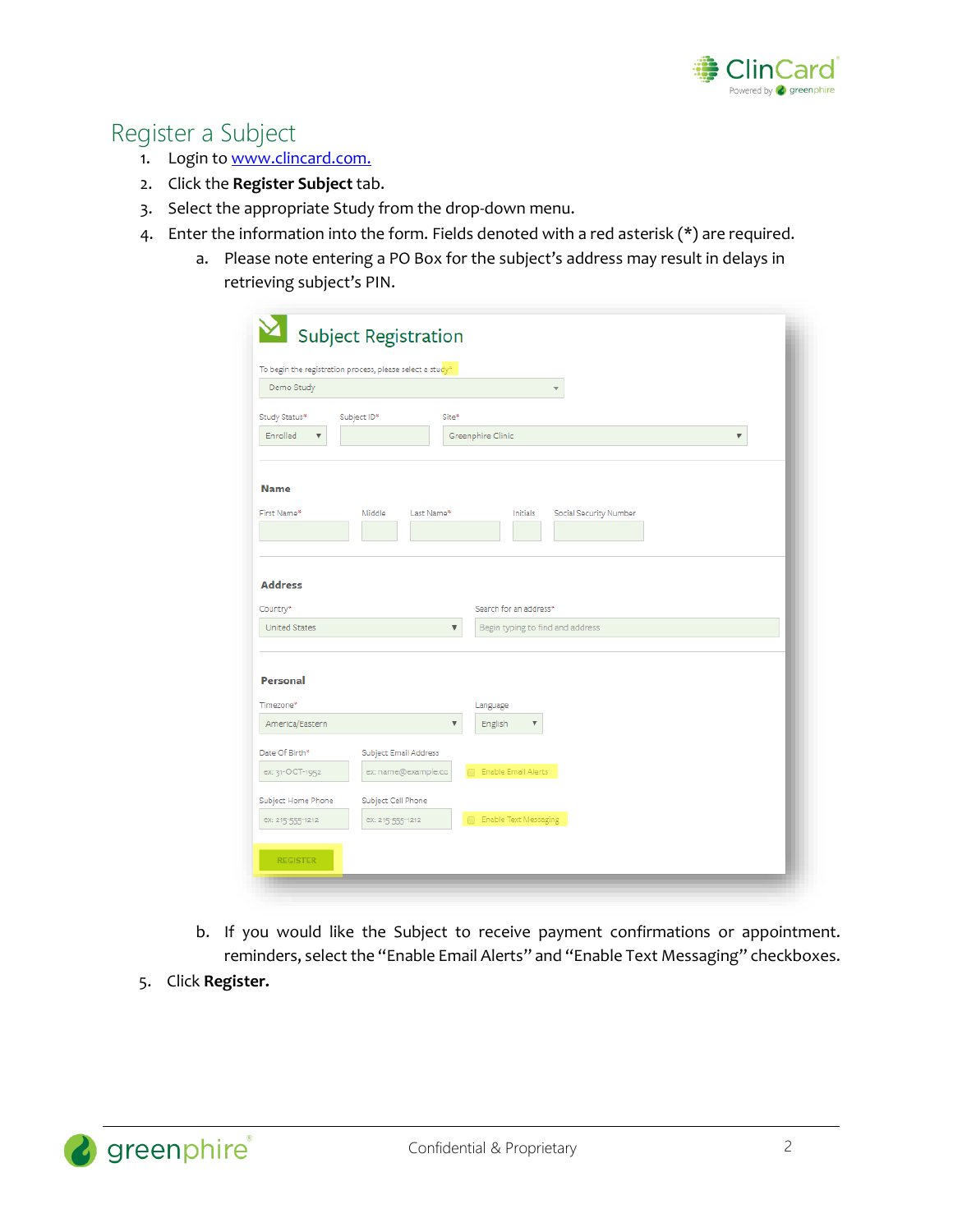

6. You will be brought to the "Subject Information" screen where you can assign a card number, make a payment, schedule an appointment reminder, replace a ClinCard or edit a Subject's information.

| SUBJECT INFORMATION                                                                 | <b>AUDIT HISTORY</b>                                                                                                                                                                                                                                                              |                                                                                                                                                    |                                                                                                                                                                        |
|-------------------------------------------------------------------------------------|-----------------------------------------------------------------------------------------------------------------------------------------------------------------------------------------------------------------------------------------------------------------------------------|----------------------------------------------------------------------------------------------------------------------------------------------------|------------------------------------------------------------------------------------------------------------------------------------------------------------------------|
| <b>Study Name</b><br>Demo Study<br><b>Subject ID</b><br>789456<br>No card assigned. | <b>Study status</b><br>Enrolled<br><b>Address</b><br>630 Allendale Road<br>King of Prussia, PA 19406<br><b>Timezone</b><br>America/New_York<br><b>Home Phone</b><br><b>Cell Phone</b><br>2155551212<br><b>Allow Text Messages</b><br><b>No</b><br><b>Allow Email</b><br><b>No</b> | <b>Recent Activity</b><br>Cardholder Demo Tester has<br>enrolled in study Demo Study<br>with status Enrolled<br>Created new subject Demo<br>Tester | <b>ASSIGN CLINCARD</b><br><b>REQUEST PAYMENT</b><br><b>REQUEST REIMBURSEMENT</b><br><b>CREATE TRAVEL PROFILE</b><br><b>EDIT SUBJECT</b><br><b>SCHEDULE APPOINTMENT</b> |

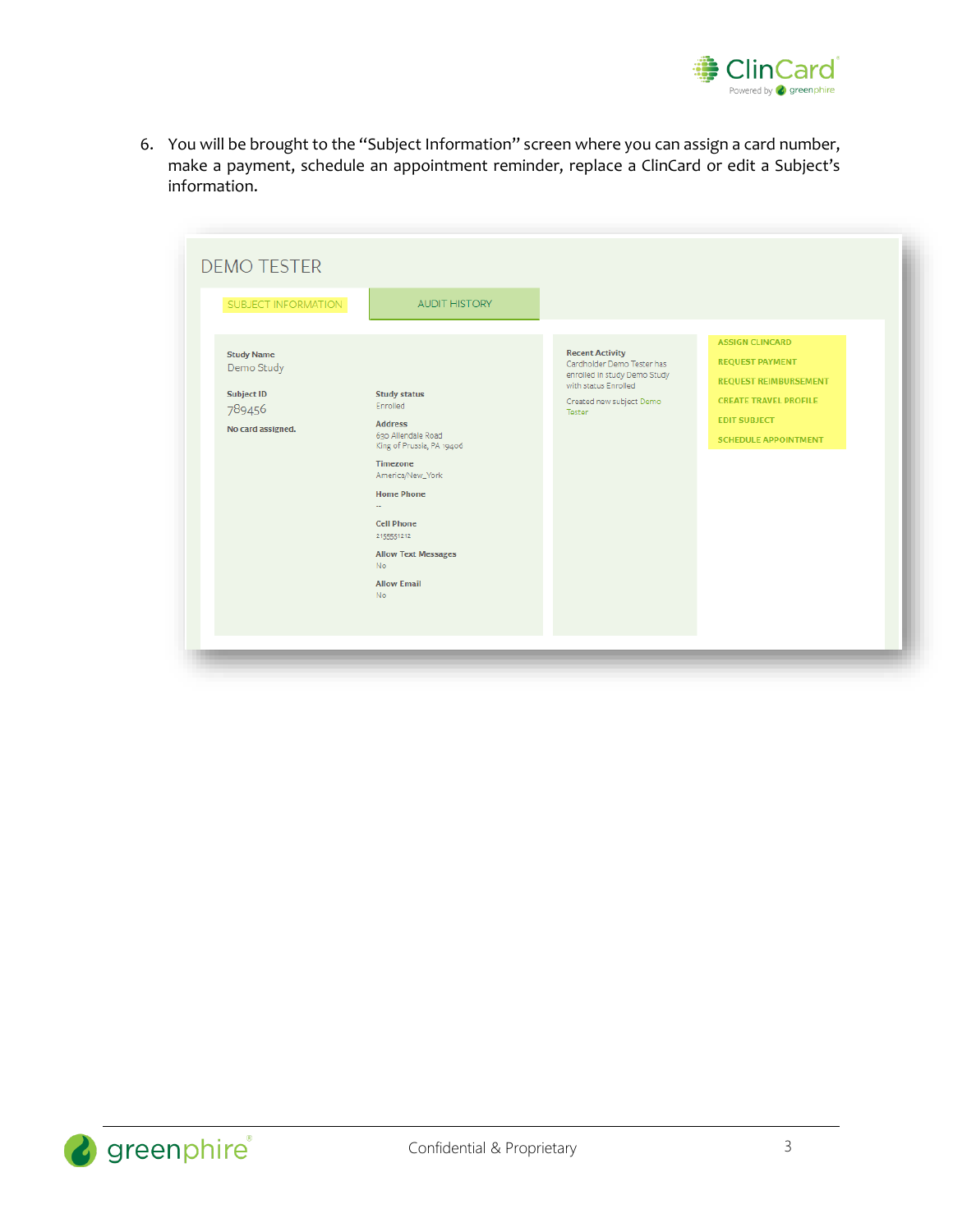

# <span id="page-4-0"></span>Look Up a Previously Registered Subject

- 1. Login t[o www.clincard.com.](http://www.clincard.com/)
- 2. Click the **Look Up Subject** tab.
- 3. Enter one of the following pieces of information:
	- a. First name and/or last name
	- b. Subject ID
	- c. Subject's initials
	- d. Subject's email
	- e. Last four (4) digits of ClinCard
- 4. Click **Search.**

| Study<br>-- All Studies --                              |                           | $\overline{\phantom{a}}$ |
|---------------------------------------------------------|---------------------------|--------------------------|
| Only Studies with registered cardholders are displayed. |                           |                          |
| Name                                                    | Subject ID                | Initials                 |
| Subject Email                                           | Last 4 Digits of ClinCard |                          |

- 5. Results will appear below the "Search Results" header.
- 6. Click the hyperlink **Last Name** of the Subject.

| <b>LAST NAME</b> | <b>FIRST NAME</b> | LAST FOUR | <b>LOCATION</b>   | <b>STUDY</b> | ID     |
|------------------|-------------------|-----------|-------------------|--------------|--------|
| <b>Tester</b>    | Demo              | None      | Greenphire Clinic | Demo Study   | 789456 |
|                  |                   |           |                   |              |        |

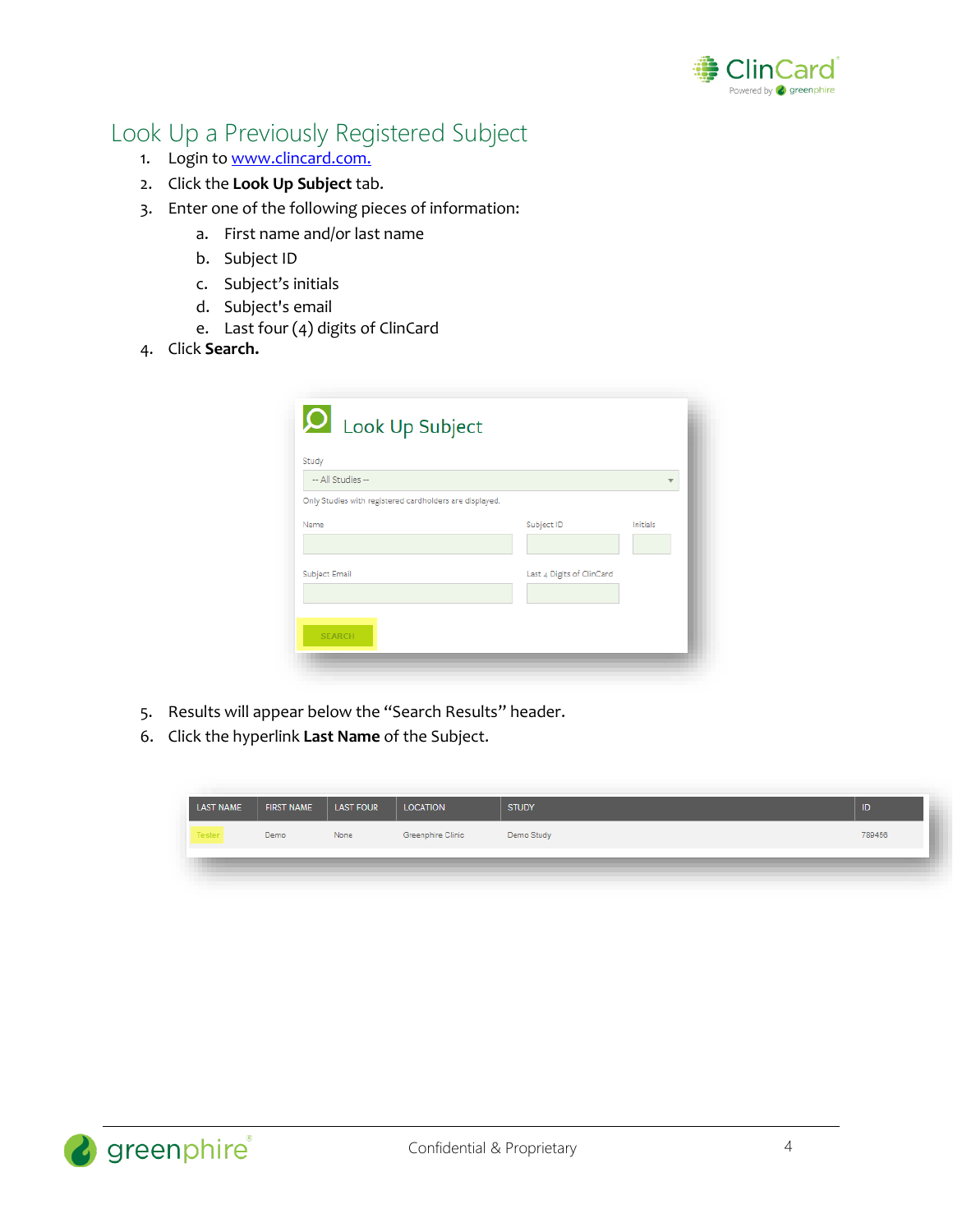

# <span id="page-5-0"></span>Assign a ClinCard

Once you have selected an existing Subject or registered a new Subject, you will be brought to the "Subject Information" screen. On the right-hand side of the screen, you will see options that represent the actions you can perform on the Subject.

1. Click **Assign ClinCard** and a pop-up screen will appear.

| SUBJECT INFORMATION                                                                 | <b>AUDIT HISTORY</b>                                                                                                                                                                                                                                                              |                                                                                                                                                    | <b>ASSIGN CLINCARD</b>                                                                                                                       |
|-------------------------------------------------------------------------------------|-----------------------------------------------------------------------------------------------------------------------------------------------------------------------------------------------------------------------------------------------------------------------------------|----------------------------------------------------------------------------------------------------------------------------------------------------|----------------------------------------------------------------------------------------------------------------------------------------------|
| <b>Study Name</b><br>Demo Study<br><b>Subject ID</b><br>789456<br>No card assigned. | <b>Study status</b><br>Enrolled<br><b>Address</b><br>630 Allendale Road<br>King of Prussia, PA 19406<br><b>Timezone</b><br>America/New_York<br><b>Home Phone</b><br><b>Cell Phone</b><br>2155551212<br><b>Allow Text Messages</b><br><b>No</b><br><b>Allow Email</b><br><b>No</b> | <b>Recent Activity</b><br>Cardholder Demo Tester has<br>enrolled in study Demo Study<br>with status Enrolled<br>Created new subject Demo<br>Tester | <b>REQUEST PAYMENT</b><br><b>REQUEST REIMBURSEMENT</b><br><b>CREATE TRAVEL PROFILE</b><br><b>EDIT SUBJECT</b><br><b>SCHEDULE APPOINTMENT</b> |

- 2. In the "New Card" field, enter the token number visible through the window of the ClinCard card package.
	- a Note: Do not open the envelope prior to providing to the Subject. The token number is different than the 16-digit card number.
- 3. Click **Assign.**

| <b>Current Card</b><br>None Assigned<br><b>ASSIGN</b><br><b>CANCEL</b> | <b>Assign ClinCard</b> |  |  |
|------------------------------------------------------------------------|------------------------|--|--|
|                                                                        |                        |  |  |
|                                                                        |                        |  |  |
|                                                                        | New Card*              |  |  |
|                                                                        |                        |  |  |

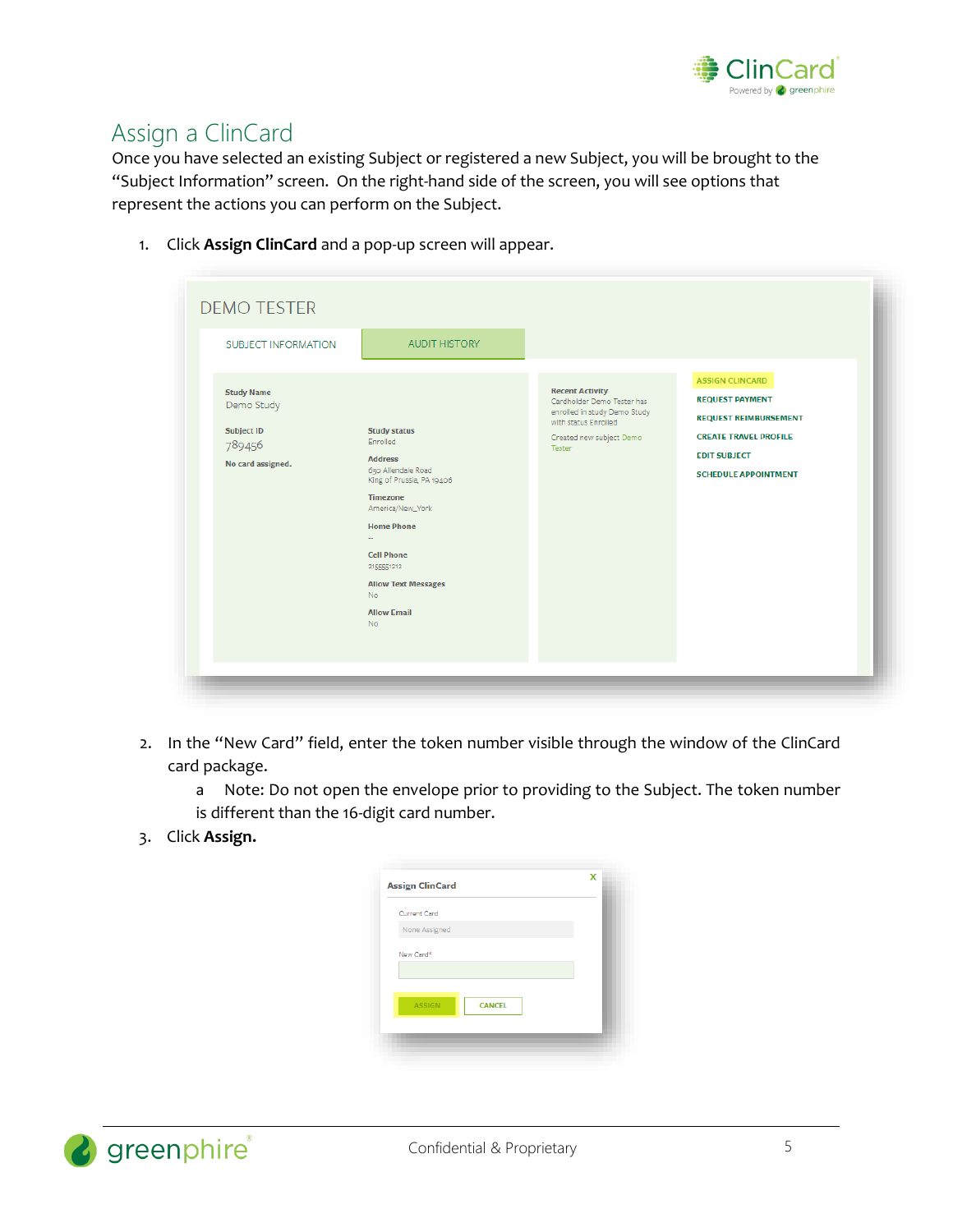

4. Once the card has successfully been assigned, you will receive a confirmation message at the top of the "Subject Information" screen.

Success! The new card has been successfully assigned to Demo Tester. The new card will be active within 10 minutes.

- 5. Now an option to "Replace ClinCard" appears.
- 6. In the event that a Subject loses their card, you can replace that card for them by clicking **Replace ClinCard**, and following the steps above, using the token number from a new ClinCard card package
	- a The "Replace ClinCard" process will immediately inactivate the lost card and automatically transfer any available/pending balance to the newly assigned ClinCard

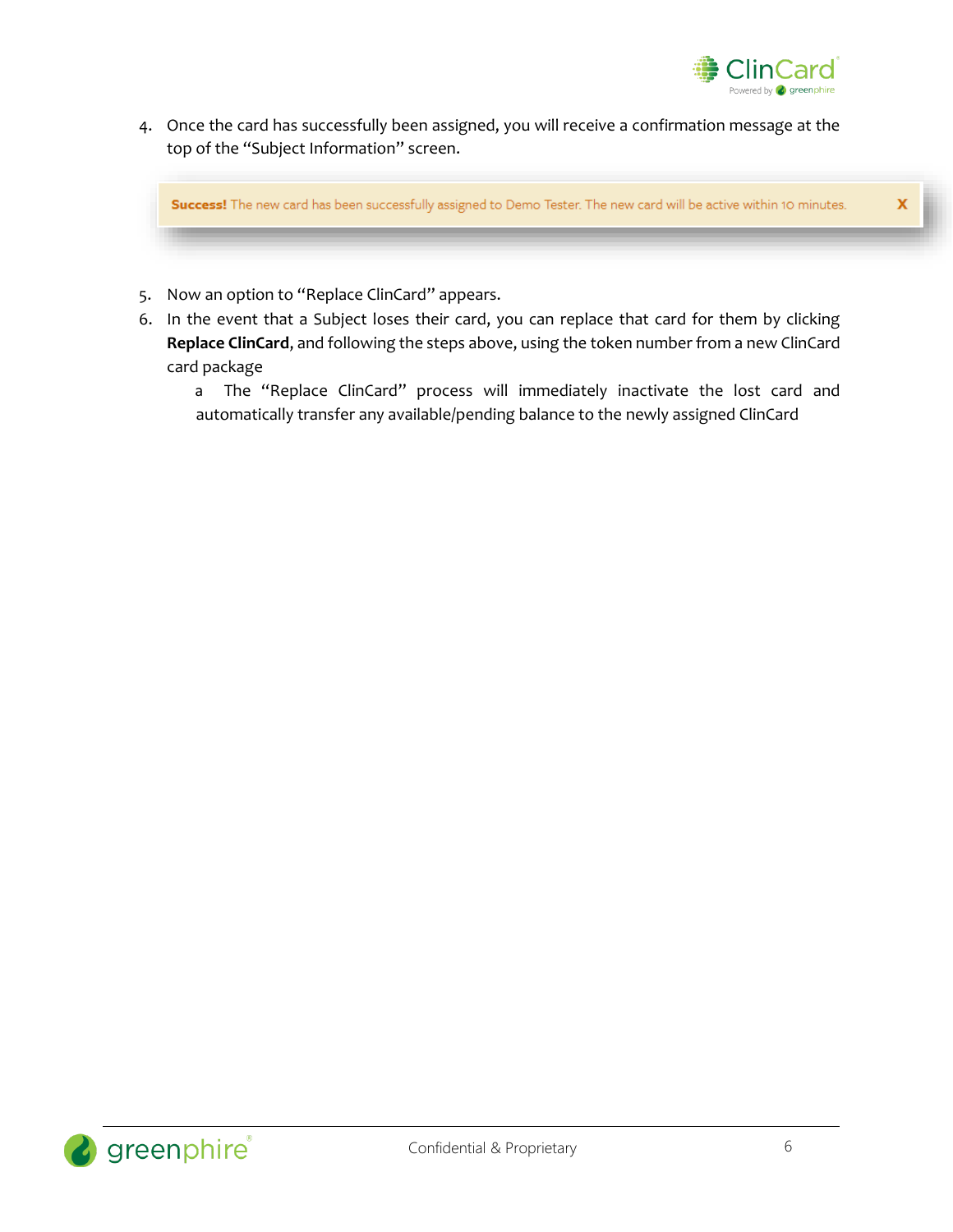

# <span id="page-7-0"></span>Add a New Study to an Existing Subject

Once you have selected an existing subject in the system, you will be brought to the "Subject Information" screen. On the right-hand side of the screen, you will see options that represent all of the actions you can perform on the Subject.

1. Click **Edit Subject**.

| SUBJECT INFORMATION<br><b>Study Name</b><br>Demo Study<br><b>Subject ID</b><br>789456 | <b>AUDIT HISTORY</b><br><b>Study status</b><br>Enrolled                                                                                                                                                                                       | <b>Recent Activity</b><br>Cardholder Demo Tester has<br>enrolled in study Demo Study<br>with status Enrolled<br>Created new subject Demo<br>Tester | <b>ASSIGN CLINCARD</b><br><b>REQUEST PAYMENT</b><br><b>REQUEST REIMBURSEMENT</b><br><b>CREATE TRAVEL PROFILE</b><br><b>EDIT SUBJECT</b> |
|---------------------------------------------------------------------------------------|-----------------------------------------------------------------------------------------------------------------------------------------------------------------------------------------------------------------------------------------------|----------------------------------------------------------------------------------------------------------------------------------------------------|-----------------------------------------------------------------------------------------------------------------------------------------|
| No card assigned.                                                                     | <b>Address</b><br>630 Allendale Road<br>King of Prussia, PA 19406<br>Timezone<br>America/New_York<br><b>Home Phone</b><br>u.<br><b>Cell Phone</b><br>2155551212<br><b>Allow Text Messages</b><br><b>No</b><br><b>Allow Email</b><br><b>No</b> |                                                                                                                                                    | <b>SCHEDULE APPOINTMENT</b>                                                                                                             |

2. Click the **Add Study** hyperlink under the Study Membership section.

#### **Study Membership**

| Study*            | Subject ID* | Subject Status* |
|-------------------|-------------|-----------------|
| Demo Study<br>$-$ | 789456      | Enrolled        |

#### + ADD STUDY

- 3. Select the Study from the drop-down menu, enter the new Subject ID, and select the Subject status.
- 4. Confirm Name, Address and all personal information.
- *5.* Click **Save.**
	- a. When making payments for a Subject registered to multiple studies, you may be prompted to select the appropriate study before making a payment

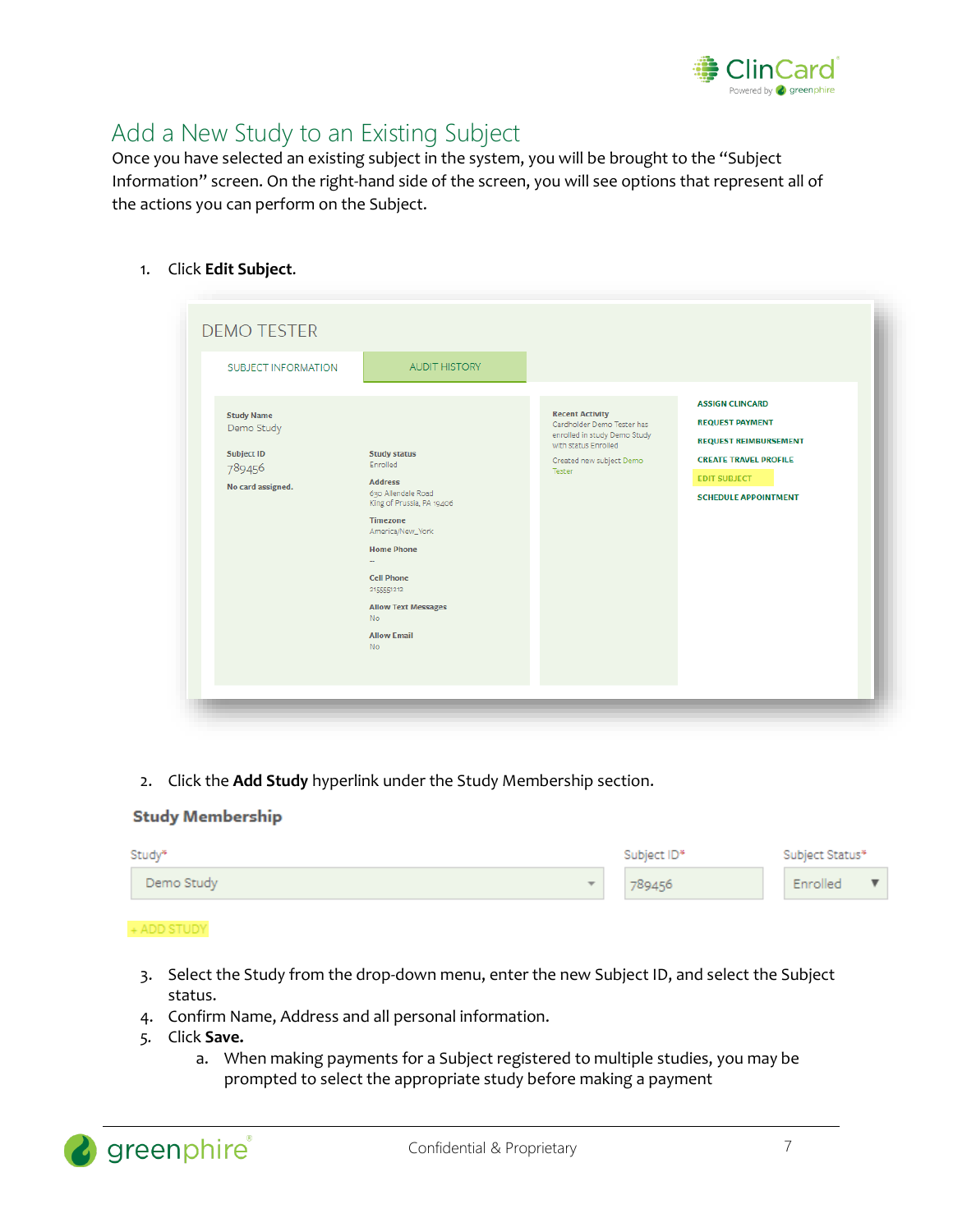

# <span id="page-8-0"></span>Request a Payment

1. Click **Request Payment** and pop-up screen will appear

| SUBJECT INFORMATION<br><b>Study Name</b><br>Demo Study | <b>AUDIT HISTORY</b>                                                                                                                                                                                                                                                       | <b>Recent Activity</b><br>Cardholder Demo Tester has<br>enrolled in study Demo Study | <b>ASSIGN CLINCARD</b><br><b>REQUEST PAYMENT</b>                                                                   |
|--------------------------------------------------------|----------------------------------------------------------------------------------------------------------------------------------------------------------------------------------------------------------------------------------------------------------------------------|--------------------------------------------------------------------------------------|--------------------------------------------------------------------------------------------------------------------|
| <b>Subject ID</b><br>789456<br>No card assigned.       | <b>Study status</b><br>Enrolled<br><b>Address</b><br>630 Allendale Road<br>King of Prussia, PA 19406<br>Timezone<br>America/New_York<br><b>Home Phone</b><br><b>Cell Phone</b><br>2155551212<br><b>Allow Text Messages</b><br><b>No</b><br><b>Allow Email</b><br><b>No</b> | with status Enrolled<br>Created new subject Demo<br>Tester                           | <b>REQUEST REIMBURSEMENT</b><br><b>CREATE TRAVEL PROFILE</b><br><b>EDIT SUBJECT</b><br><b>SCHEDULE APPOINTMENT</b> |

- 2. Select the milestone the subject is being paid.
- 3. Add any Notes (not required).

| To                          |     | <b>Total Payment</b> |  |
|-----------------------------|-----|----------------------|--|
| Demo Tester                 |     | 5.00 USD             |  |
| Study                       |     |                      |  |
| Demo Study                  |     | Notes                |  |
| Milestone: <sup>*</sup>     |     |                      |  |
| Screening: 5.00 USD         | v   |                      |  |
|                             |     |                      |  |
| <b>PAY</b><br><b>MISSED</b> | N/A | <b>CANCEL</b>        |  |

4. Click **Pay.**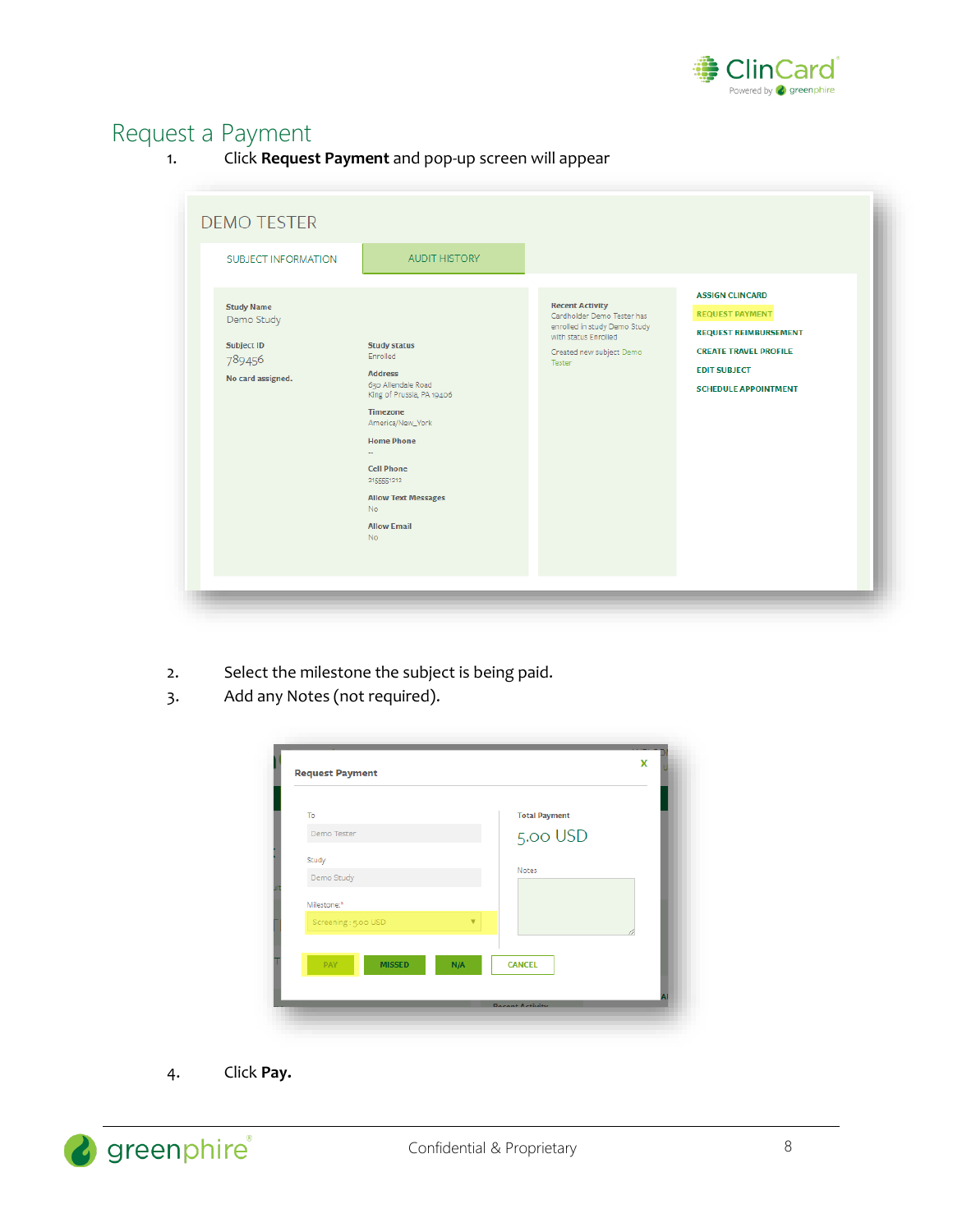

- a When a payment has successfully been requested, the "Pending Payments" area of the "Subject Information" screen will reflect the payment. It will also be reflected in your "Recent Activity" in the middle of the screen.
- b When a payment has been approved and processed, the amount will be removed from the "Pending Payments" area and will now be reflected in the "Card Balance" area.

| SUBJECT INFORMATION                                                                | <b>AUDIT HISTORY</b>                                                                                 |
|------------------------------------------------------------------------------------|------------------------------------------------------------------------------------------------------|
| <b>Study Name</b><br>Demo Study                                                    |                                                                                                      |
| <b>Subject ID</b><br>789456<br>Card Balance <b>O</b><br>Available: 0.00 USD        | <b>Study status</b><br>Enrolled<br><b>Address</b><br>630 Allendale Road<br>King of Prussia, PA 19406 |
| <b>Pending Payments</b><br>o.oo USD                                                | <b>Timezone</b><br>America/New_York                                                                  |
| <b>Card Number</b><br>XXXX-XXXX-XXXX-1703<br><b>Expiration Date</b><br>28-FEB-2018 | <b>Home Phone</b><br><b>Cell Phone</b><br>2155551212                                                 |
|                                                                                    | <b>Allow Text Messages</b><br><b>No</b>                                                              |
|                                                                                    | <b>Allow Email</b><br><b>No</b>                                                                      |

5. If the Subject has opted to receive email and/or text messages, the Subject will receive a payment confirmation communication

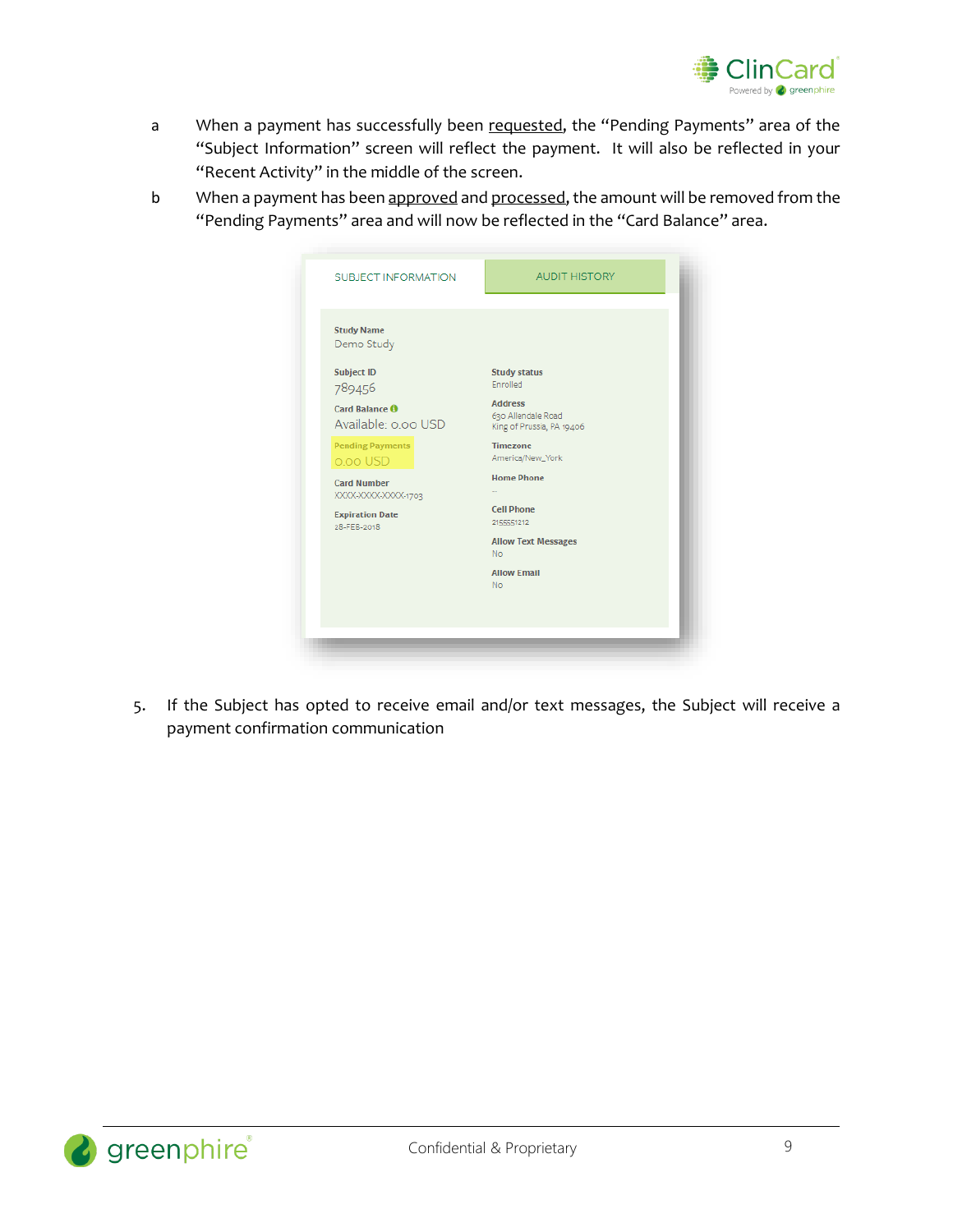

# <span id="page-10-0"></span>Make a Miscellaneous Payment

1. Click **Request Payment** and a pop-up screen will appear

| <b>SUBJECT INFORMATION</b><br><b>Study Name</b><br>Demo Study<br><b>Subject ID</b><br>789456<br>No card assigned. | <b>AUDIT HISTORY</b><br><b>Study status</b><br>Enrolled<br><b>Address</b><br>630 Allendale Road<br>King of Prussia, PA 19406<br>Timezone<br>America/New_York<br><b>Home Phone</b> | <b>Recent Activity</b><br>Cardholder Demo Tester has<br>enrolled in study Demo Study<br>with status Enrolled<br>Created new subject Demo<br>Tester | <b>ASSIGN CLINCARD</b><br><b>REQUEST PAYMENT</b><br><b>REQUEST REIMBURSEMENT</b><br><b>CREATE TRAVEL PROFILE</b><br><b>EDIT SUBJECT</b><br><b>SCHEDULE APPOINTMENT</b> |
|-------------------------------------------------------------------------------------------------------------------|-----------------------------------------------------------------------------------------------------------------------------------------------------------------------------------|----------------------------------------------------------------------------------------------------------------------------------------------------|------------------------------------------------------------------------------------------------------------------------------------------------------------------------|
|                                                                                                                   | <b>Cell Phone</b><br>2155551212<br><b>Allow Text Messages</b><br><b>No</b><br><b>Allow Email</b><br><b>No</b>                                                                     |                                                                                                                                                    |                                                                                                                                                                        |

- 2. Select "**Miscellaneous Payment**" in the milestones drop-down menu.
- 3. Enter the payment value in the "Amount" field.
- 4. Add an appropriate comment in the "Note" field, e.g., Unscheduled Visit, etc.
- 5. Click **Pay.**

| reimburse study participants. | Do not use this for self-drive mileage or any other<br>reimbursements. Use the REQUEST REIMBURSEMENT link to |
|-------------------------------|--------------------------------------------------------------------------------------------------------------|
| To                            | <b>Total Payment</b>                                                                                         |
| Demo Tester                   | 40.00 USD                                                                                                    |
| Study                         | Notes <sup>4</sup>                                                                                           |
| Demo Study                    | unscheduled visit                                                                                            |
| Milestone: <sup>8</sup>       |                                                                                                              |
| Miscellaneous Payment         |                                                                                                              |
| Amount <sup>®</sup><br>40.00  |                                                                                                              |
| <b>PAY</b><br>MISSED          | <b>CANCEL</b><br>N/A                                                                                         |

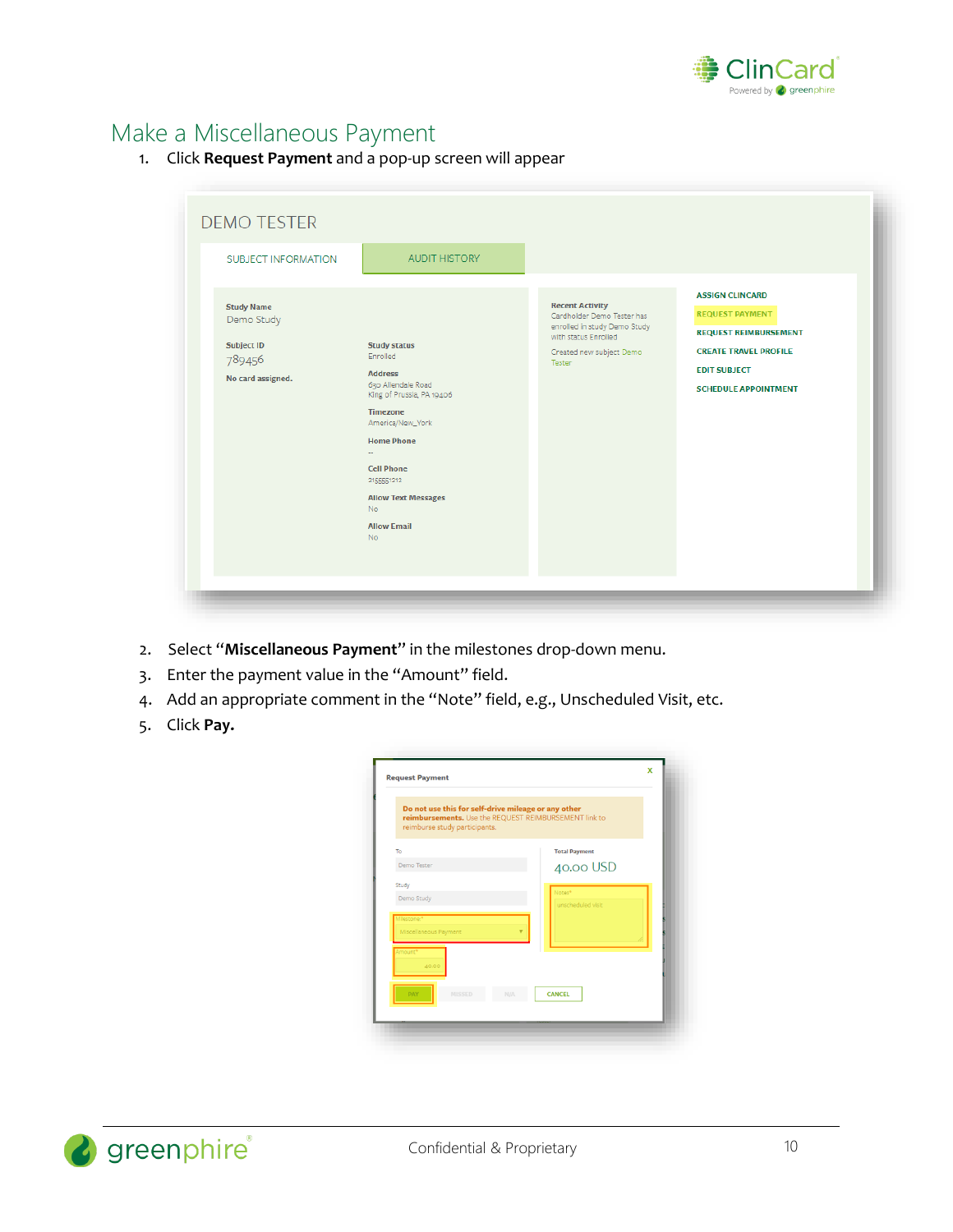

## <span id="page-11-0"></span>Request a Reimbursement and Receipt Upload

1. Click **Request Reimbursement** and a pop-up screen will appear.

| SUBJECT INFORMATION<br><b>Study Name</b><br>Demo Study<br><b>Subject ID</b><br>789456<br>No card assigned. | <b>AUDIT HISTORY</b><br><b>Study status</b><br>Enrolled<br><b>Address</b><br>630 Allendale Road<br>King of Prussia, PA 19406<br><b>Timezone</b><br>America/New_York<br><b>Home Phone</b><br><b>Cell Phone</b><br>2155551212 | <b>Recent Activity</b><br>Cardholder Demo Tester has<br>enrolled in study Demo Study<br>with status Enrolled<br>Created new subject Demo<br>Tester | <b>ASSIGN CLINCARD</b><br><b>REQUEST PAYMENT</b><br><b>REQUEST REIMBURSEMENT</b><br><b>CREATE TRAVEL PROFILE</b><br><b>EDIT SUBJECT</b><br><b>SCHEDULE APPOINTMENT</b> |
|------------------------------------------------------------------------------------------------------------|-----------------------------------------------------------------------------------------------------------------------------------------------------------------------------------------------------------------------------|----------------------------------------------------------------------------------------------------------------------------------------------------|------------------------------------------------------------------------------------------------------------------------------------------------------------------------|
|                                                                                                            | <b>Allow Text Messages</b><br><b>No</b><br><b>Allow Email</b><br><b>No</b>                                                                                                                                                  |                                                                                                                                                    |                                                                                                                                                                        |

2. Select the milestone (if applicable) and reimbursement from the milestones dropdown menu.

a Reimbursement options will show applicable to your study ONLY.

| $\overline{\mathbf{v}}$ | Select a Milestone (optional) v       | Select a Reimbursement Type                          |  |
|-------------------------|---------------------------------------|------------------------------------------------------|--|
|                         | Select a Milestone (optional)         |                                                      |  |
|                         | Milestone 1                           |                                                      |  |
|                         | Milestone 2                           |                                                      |  |
|                         | Milestone 3                           |                                                      |  |
|                         | Milestone 4                           |                                                      |  |
|                         | Milestone <sub>5</sub>                | plete                                                |  |
|                         | Milestone 6                           |                                                      |  |
|                         | Milestone 7                           |                                                      |  |
|                         |                                       |                                                      |  |
|                         |                                       |                                                      |  |
|                         |                                       |                                                      |  |
|                         |                                       |                                                      |  |
|                         | Reimbursement request for Test Person | To add<br>Milestone 8<br>Milestone 9<br>Milestone 10 |  |

b Reimbursements can be associated with specific milestones. The list of milestones will come from the preset study payments maintained by the Study Admin or by Greenphire.

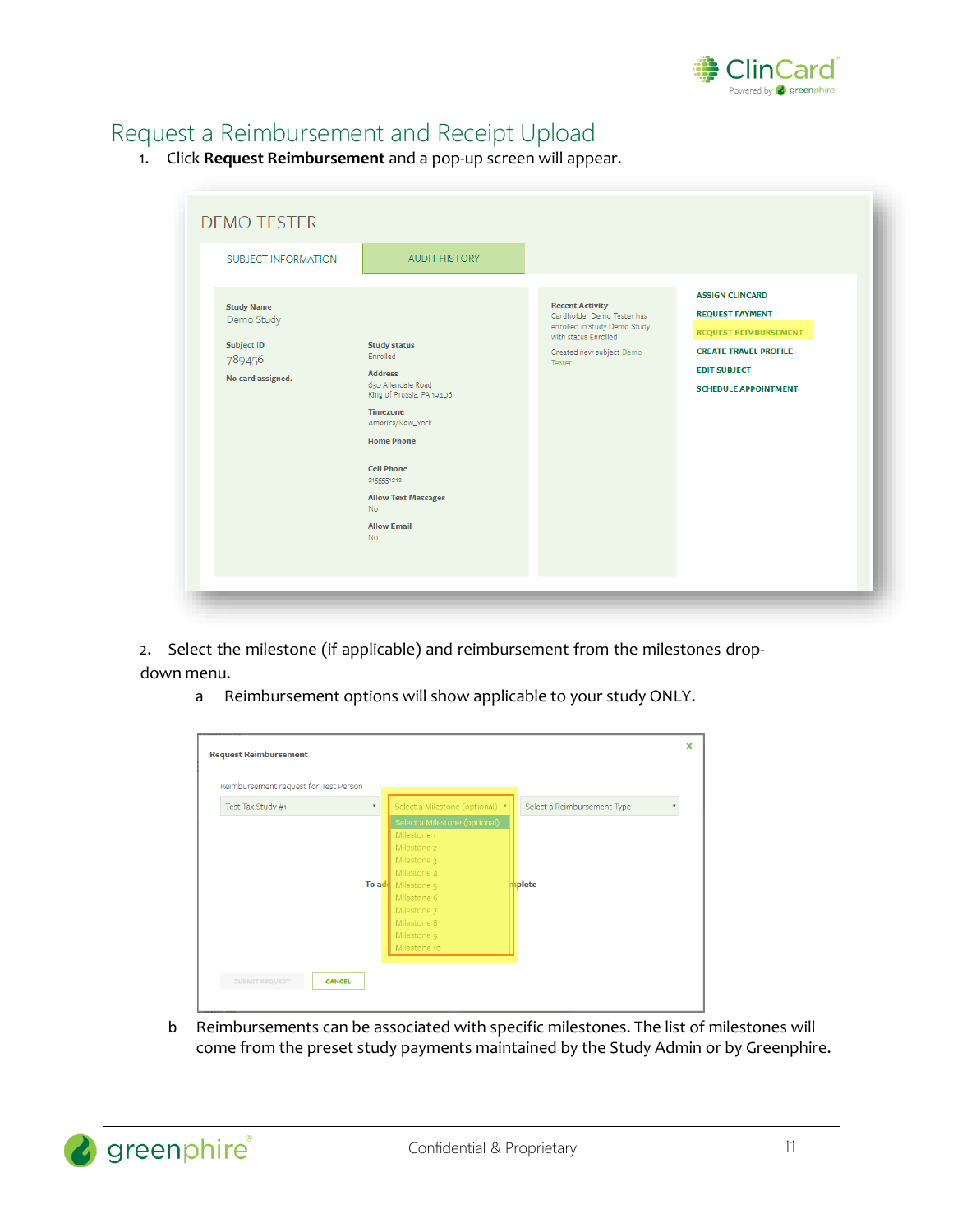

- c A milestone will display in the drop-down even if payout for the milestone payment has not yet occurred. Additionally, the same milestone can be reused to associate with multiple reimbursements.
- d When a milestone is selected, it will be shown on the Audit History page, Payment Approvals page, and the Payment Detail Report.
- 3. To upload the receipt associated with this request, click **Upload**.
	- a Check the box if you are unable to upload the receipt for any reason, Greenphire assumes you will keep the receipt on file for that reimbursement.



b As soon as the file is accepted, you will see "Upload receipt" change to the file name. 4. Click **Add Request.**

| Reimbursement request for Demo Tester |                                                                                                                                                                                                                |  |
|---------------------------------------|----------------------------------------------------------------------------------------------------------------------------------------------------------------------------------------------------------------|--|
| Demo Study                            | <b>Rental Cars</b><br>$\boldsymbol{\mathrm{v}}$                                                                                                                                                                |  |
| Amount*<br>40.00 USD<br>Notes*        |                                                                                                                                                                                                                |  |
| rental car                            | x<br>receipt.JPG<br><b>UPLOAD</b><br>Accepted file types are pdf, jpg, or png. Uploaded files should not<br>contain information which would reveal subject identity if viewed by<br>other users of the system. |  |
|                                       | Receipt received but unable to be uploaded                                                                                                                                                                     |  |

5. Once all reimbursements have been entered, click **Submit Request.**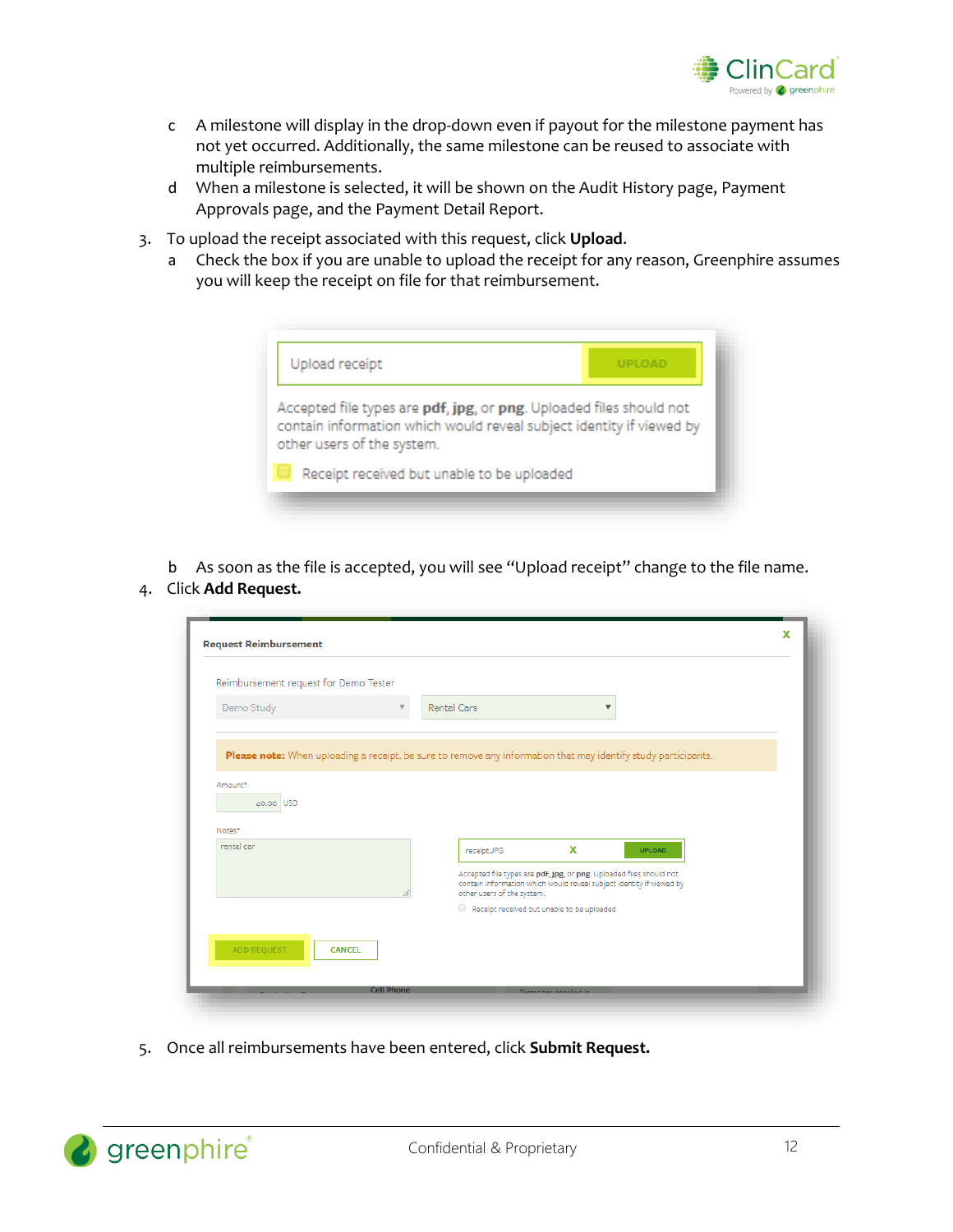

|                      | Reimbursement request for Demo Tester                         |                                                        |
|----------------------|---------------------------------------------------------------|--------------------------------------------------------|
| Demo Study           | $\mathbb {V}$                                                 | Select a Reimbursement Type<br>$\overline{\mathbf{v}}$ |
|                      | OTHER REIMBURSEMENT                                           | 5.00 USD 自                                             |
| Notes:<br>meal       | <b>Receipt:</b><br>Receipt received but unable to be uploaded |                                                        |
|                      | TAXI/RIDESHARE                                                | 10.00 USD <sup>ff</sup>                                |
| Notes:<br>taxi       | <b>Receipt:</b><br>Receipt received but unable to be uploaded |                                                        |
|                      | <b>RENTAL CARS</b>                                            | 40.00 USD <sup>m</sup>                                 |
| Notes:<br>rental car | <b>Receipt:</b><br>receipt.JPG                                |                                                        |
|                      | <b>SUBMIT REQUEST</b><br><b>CANCEL</b>                        | <b>TOTAL</b><br>55.00 USD                              |

6. Once the reimbursement has been successfully submitted, you will receive a confirmation message at the top of the "Subject Information" screen.

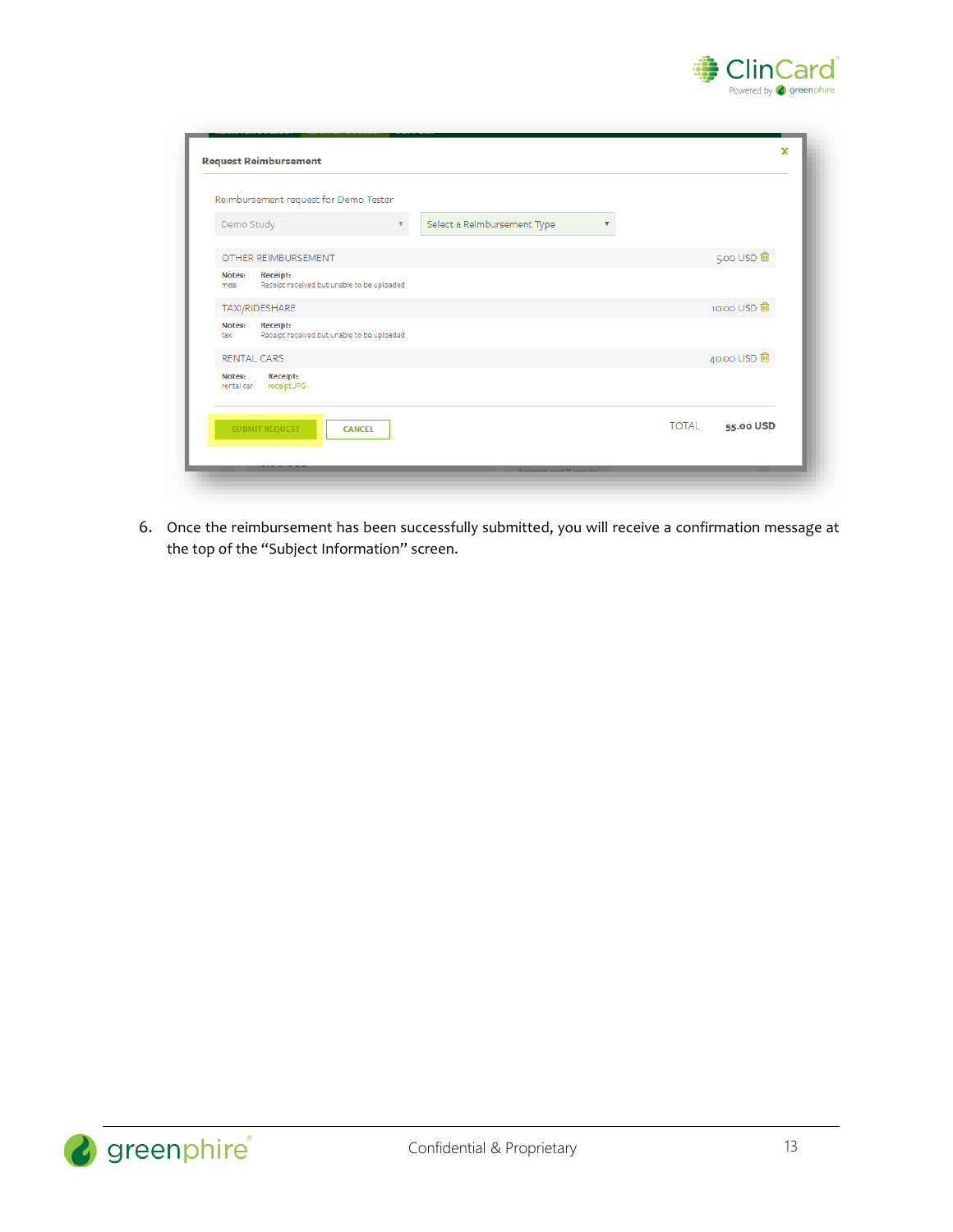

# <span id="page-14-0"></span>Request Drive/Mileage Reimbursement

1. After clicking **Request Reimbursement**, selecting an associated **Milestone**, reimbursement options will show applicable to your study ONLY.

| <b>Request Reimbursement</b>                                   | x                                                                                                                          |
|----------------------------------------------------------------|----------------------------------------------------------------------------------------------------------------------------|
| Reimbursement request for Test Subject                         |                                                                                                                            |
|                                                                | Screening Visit (if consent signed) ▼                                                                                      |
| Drive/Mileage                                                  |                                                                                                                            |
|                                                                | Please note: Be sure to remove any information from the Notes field that may reveal the identity of the study participant. |
| <b>Starting Address</b><br>Country*                            | <b>Ending Address</b><br><b>Travel Date</b><br>Country*                                                                    |
| <b>United States</b>                                           | dd-M-YYYY<br><b>United States</b>                                                                                          |
| Search for an address (Default is home address)                | Search for an address (Default is site address)                                                                            |
| 123 South Broad Street Philadelphia Pennsylvania               | Round Trip<br>Begin typing to find and address                                                                             |
| 123 South Broad Street<br>Philadelphia, PA 19109<br><b>USA</b> | Notes <sup>*</sup><br>1018 West 9th Avenue<br>King of Prussia, PA 19406<br><b>USA</b>                                      |
| The estimated travel distance is<br>21.9                       | miles<br>$\overline{\mathbf{v}}$                                                                                           |
| <b>ADD REQUEST</b><br><b>CANCEL</b>                            |                                                                                                                            |

- 2. **Starting Address** will be pre-populated with the Subject's address entered in while creating their profile. This can be changed by editing the "search for an address" line (powered by Google).
- 3. **Ending Address** will be pre-populated with the Site's address setup by Greenphire. This can be changed by editing the "search for an address" line (powered by Google).
- 4. Click **Travel Date** to enter the date of travel (Required field).
- 5. Enter the required note into the **Note** field.
	- a. Note: Be sure to remove any information from the Notes field that may reveal. the identity of the study participant.
- 6. The estimated travel distance will auto-calculate (powered by Google).
	- a Note: Per mile rate is set by the sponsor.

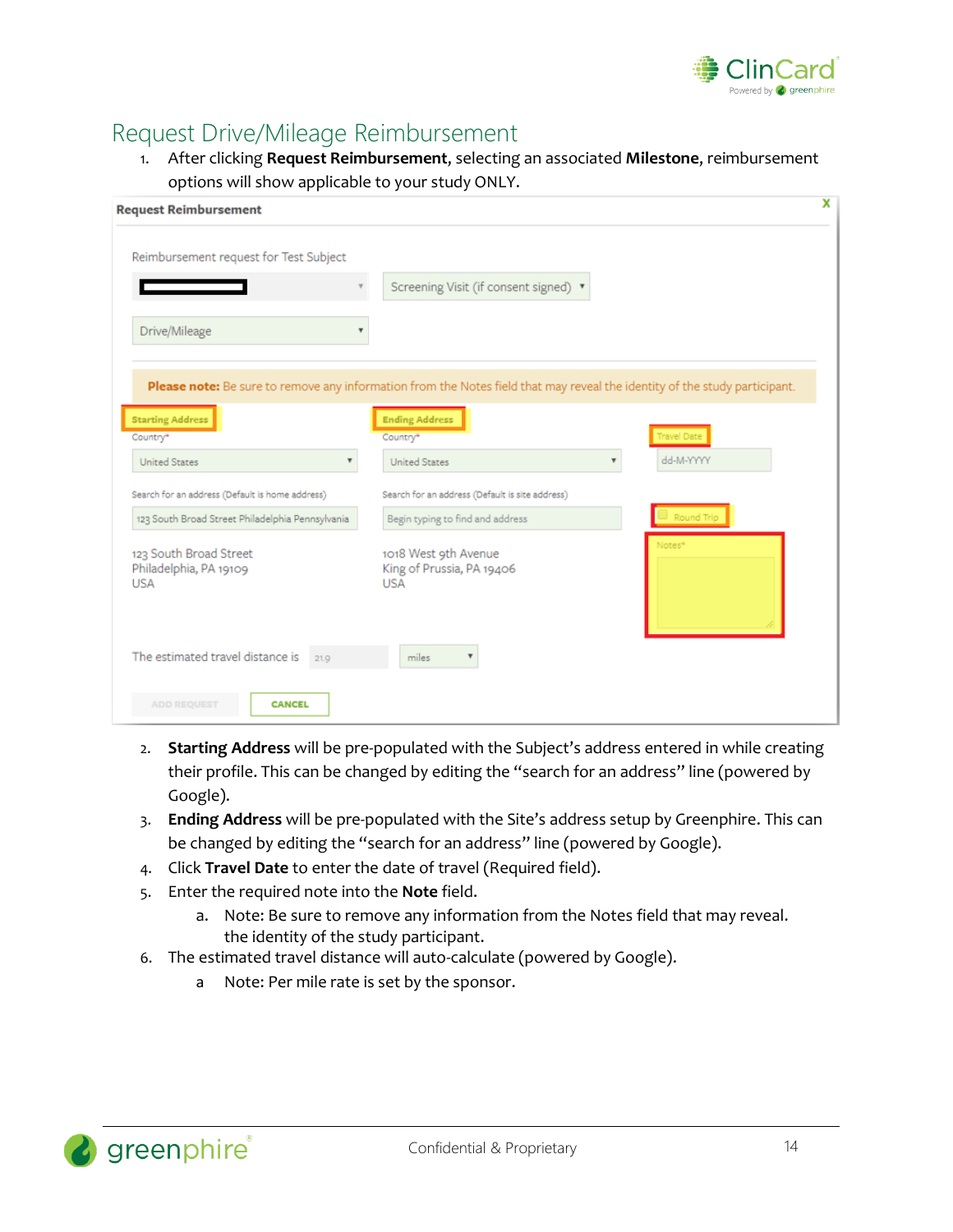

| Screening Visit (if consent signed) ▼                                                                                      |                                                             |
|----------------------------------------------------------------------------------------------------------------------------|-------------------------------------------------------------|
|                                                                                                                            |                                                             |
| Please note: Be sure to remove any information from the Notes field that may reveal the identity of the study participant. |                                                             |
| <b>Ending Address</b>                                                                                                      |                                                             |
|                                                                                                                            | <b>Travel Date</b><br>19-Sep-2019                           |
| Search for an address (Default is site address)<br>1018 W. 9th Ave King of Prussia Pennsylvania                            | Round Trip                                                  |
| The address provided does not directly<br>match with the Google-verified<br>location. The address below will be<br>used.   | Notes*<br>Note A                                            |
| 1018 West 9th Avenue<br>King of Prussia, PA 19406<br><b>USA</b>                                                            |                                                             |
|                                                                                                                            |                                                             |
|                                                                                                                            | Country*<br><b>United States</b><br>$\overline{\mathbf{v}}$ |

- 7. Add Request will become available to click once all required fields are entered.
- 8. Click **Add Request**.

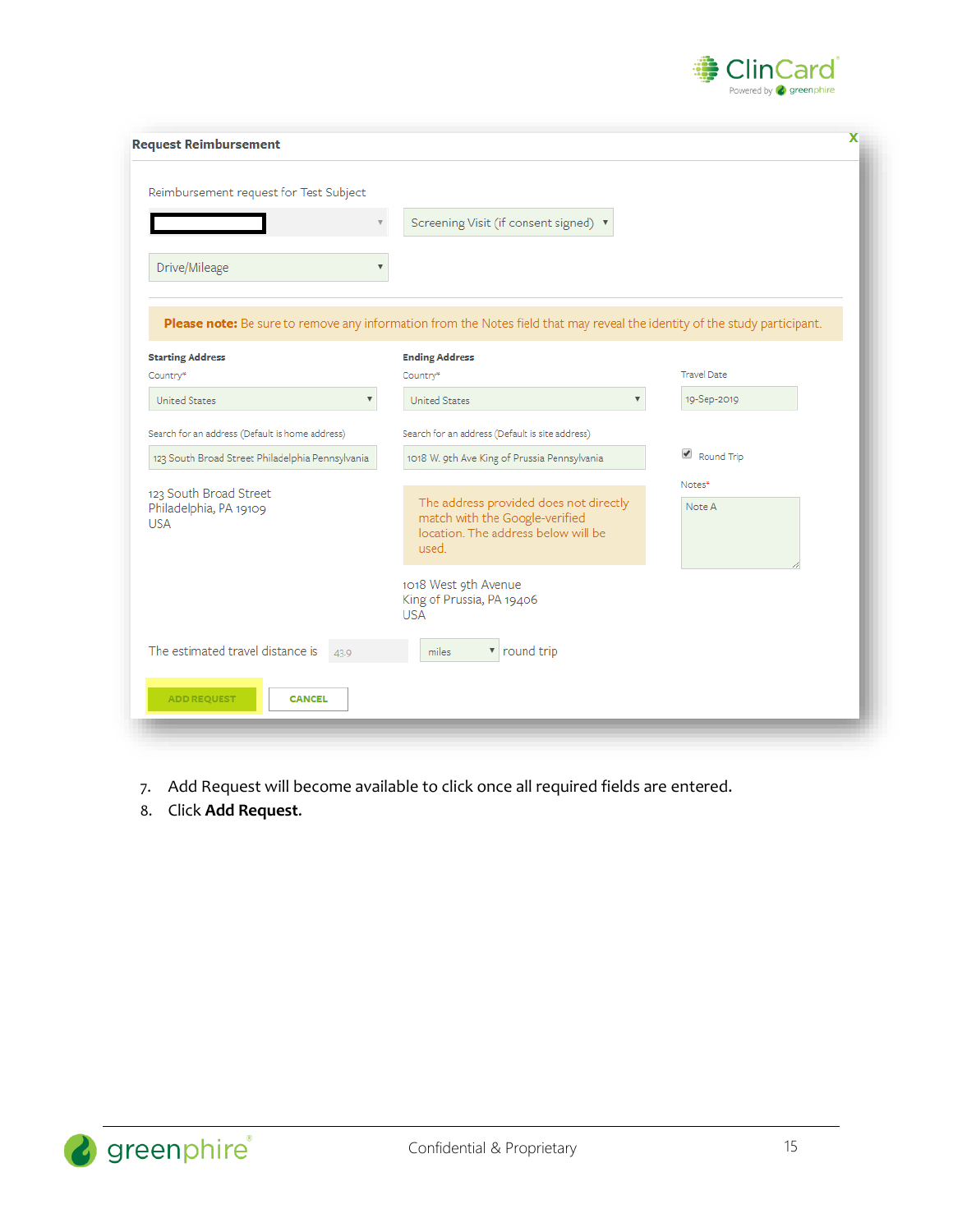

| <b>Request Reimbursement</b>                                                            |                                                                                        |                                                        |                                         |                                                          |                           | X |
|-----------------------------------------------------------------------------------------|----------------------------------------------------------------------------------------|--------------------------------------------------------|-----------------------------------------|----------------------------------------------------------|---------------------------|---|
| Reimbursement request for Test Subject                                                  |                                                                                        |                                                        |                                         |                                                          |                           |   |
|                                                                                         |                                                                                        |                                                        | Screening Visit (if consent signed) ▼   |                                                          |                           |   |
| Select a Reimbursement Type                                                             |                                                                                        | v                                                      |                                         |                                                          |                           |   |
| DRIVE/MILEAGE                                                                           |                                                                                        |                                                        |                                         |                                                          | 23.90 USD 向               |   |
| <b>Start Address:</b><br>123 South Broad Street<br>Philadelphia, PA 19109<br><b>USA</b> | <b>End Address:</b><br>1018 West 9th Avenue<br>King of Prussia, PA 19406<br><b>USA</b> | <b>Total Distance:</b><br>43.9 miles<br>Roundtrip: Yes | <b>Appointment Date:</b><br>19-SEP-2019 | <b>Milestone:</b><br>Screening Visit (if consent signed) | Notes:<br>Note A          |   |
| <b>SUBMIT REQUEST</b>                                                                   | <b>CANCEL</b>                                                                          |                                                        |                                         |                                                          | <b>TOTAL</b><br>23.90 USD |   |

9. Once all reimbursements have been entered, click **Submit Request**.

10. Once the reimbursement has been successfully submitted, you will receive a confirmation message at the top of the "Subject Information" screen.

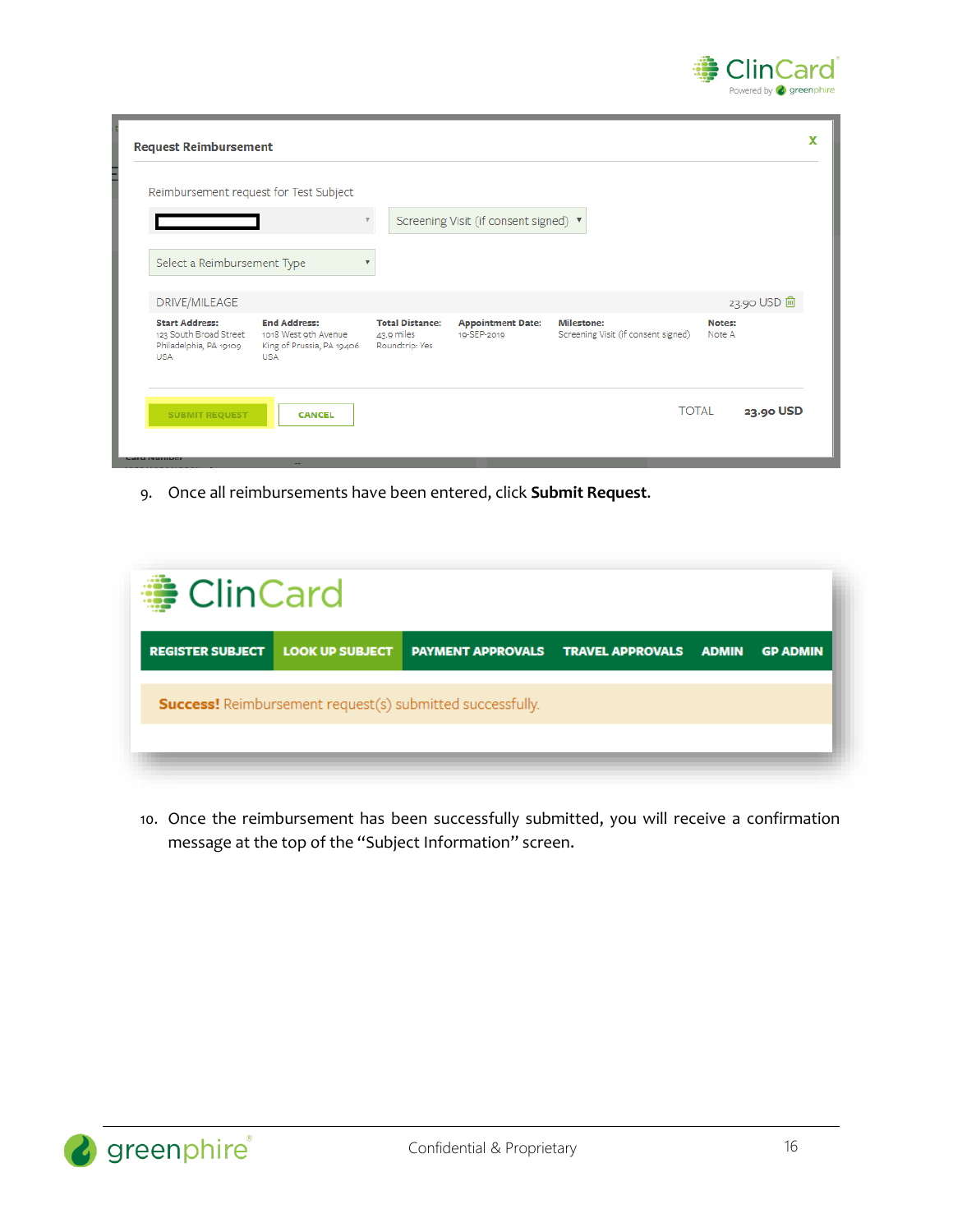

# Setup an Appointment Reminder

1. Click **Schedule Appointment** and a pop-up menu will appear.

| <b>SUBJECT INFORMATION</b>                                                          | <b>AUDIT HISTORY</b>                                                                                                                                                                                                                                                       |                                                                                                                                                    | <b>ASSIGN CLINCARD</b>                                                                                                                       |
|-------------------------------------------------------------------------------------|----------------------------------------------------------------------------------------------------------------------------------------------------------------------------------------------------------------------------------------------------------------------------|----------------------------------------------------------------------------------------------------------------------------------------------------|----------------------------------------------------------------------------------------------------------------------------------------------|
| <b>Study Name</b><br>Demo Study<br><b>Subject ID</b><br>789456<br>No card assigned. | <b>Study status</b><br>Enrolled<br><b>Address</b><br>630 Allendale Road<br>King of Prussia, PA 19406<br>Timezone<br>America/New_York<br><b>Home Phone</b><br><b>Cell Phone</b><br>2155551212<br><b>Allow Text Messages</b><br><b>No</b><br><b>Allow Email</b><br><b>No</b> | <b>Recent Activity</b><br>Cardholder Demo Tester has<br>enrolled in study Demo Study<br>with status Enrolled<br>Created new subject Demo<br>Tester | <b>REQUEST PAYMENT</b><br><b>REQUEST REIMBURSEMENT</b><br><b>CREATE TRAVEL PROFILE</b><br><b>EDIT SUBJECT</b><br><b>SCHEDULE APPOINTMENT</b> |

- 2. Use the date and time picker to enter the Subject's next appointment.
- 3. Click **Schedule**

|                                  | Schedule next appointment for Demo Tester                  |  |
|----------------------------------|------------------------------------------------------------|--|
| Study                            |                                                            |  |
| Demo Study                       |                                                            |  |
| Appointment Date*<br>26-Apr-2018 | Appointment Time*<br>ţ,<br>AM ▼<br>39<br>11                |  |
|                                  | All times are as of the site's time zone: America/New_York |  |
| <b>SCHEDULE</b>                  | <b>CANCEL</b>                                              |  |

4. The appointment has been stored and will appear at the bottom of the "Subject Information" screen under the header "Upcoming Appointments".

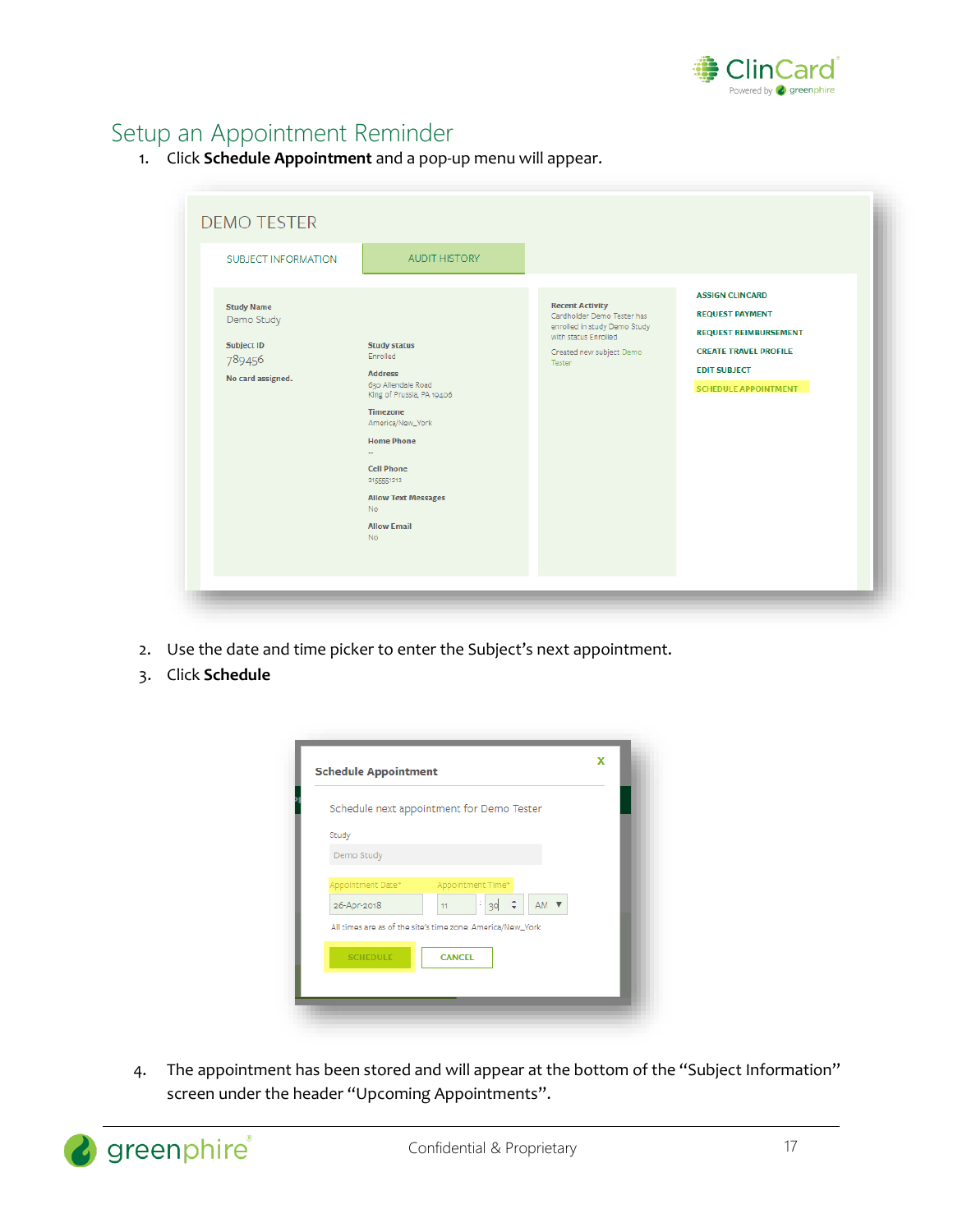

| <b>DATE</b> | DAY      | <b>TIME</b> | <b>STUDY</b> | <b>SCHEDULED BY</b> |                 |
|-------------|----------|-------------|--------------|---------------------|-----------------|
| 26-APR-2018 | Thursday | 11:30 AM    | Demo Study   | Paul Tester         | CHANGE   CANCEL |

a If the Subject has opted to receive email and/or text messages, they will receive a communication reminder three days and one day prior to the Subject's next appointment.